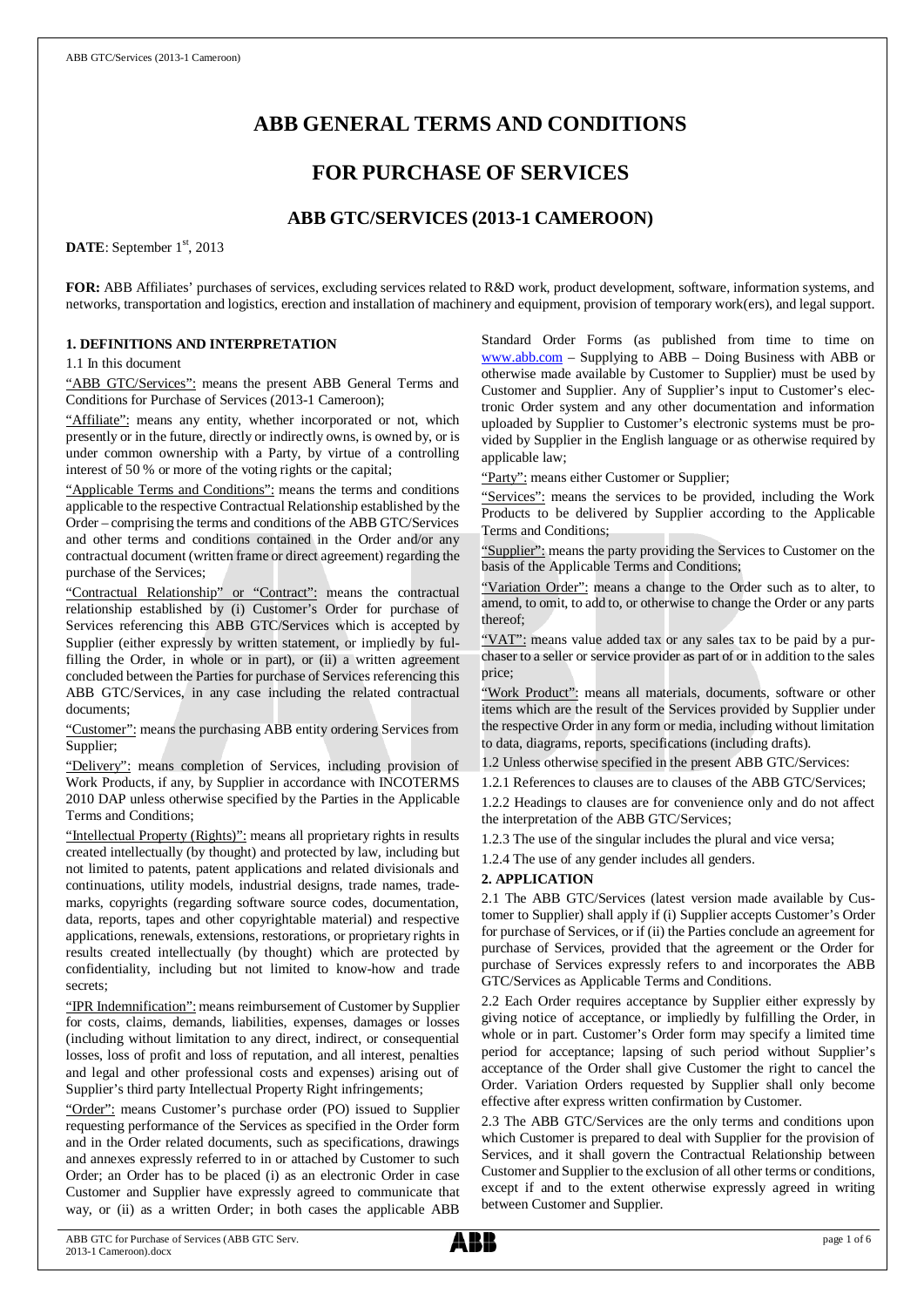2.4 No terms or conditions endorsed upon, delivered with or contained in Supplier's quotations, acknowledgements or acceptances of Orders, specifications or similar documents will form part of the Contractual Relationship, and Supplier waives any right which it otherwise might have to rely on such other terms or conditions.

2.5 References in the ABB GTC/Services to any statute or statutory provision shall, unless the context otherwise requires, be construed as a reference to that statute or provision as from time to time amended, consolidated, modified, extended, re-enacted or replaced.

## **3. SUPPLIER'S RESPONSIBILITIES**

3.1 Supplier shall provide the Services and deliver the Work Products: 3.1.1 in accordance with the applicable laws and regulations;

3.1.2 in accordance with the quality standards stated under Clause 9.1 and specified in the Order and in the other documents being part of the

Contractual Relationship; 3.1.3 free from defects and from any rights of third parties;

3.1.4 on the due date specified in the Order;

3.1.5 in the quantity specified in the Order;

3.1.6 with all skill and care and in accordance with industry best practice.

3.2 Supplier shall not substitute or modify any of the agreed materials used for the provision of the Services or make any changes to the agreed ingredients, the design or other agreed criteria of the Work Products without Customer's prior written approval.

3.3 Supplier shall take care that Work Products are contained or packaged in the manner usual for such Work Products or, where there is no such manner, in a manner adequate to preserve and protect the Work Products until Delivery completion.

3.4 Supplier shall submit invoices in an auditable form, complying with Supplier's and Customer's applicable local mandatory law, generally accepted accounting principles and the specific Customer requirements, containing the following minimum information: Supplier name, address and reference person including contact details (telephone, e-mail etc.); invoice date; invoice number; Order number (same as stated in the Order); Supplier number (same as stated in the Order); address of Customer; quantity; specification of Services supplied; price (total amount invoiced); expenses approved by Customer, but not included in the price (to be specified by amount and category); currency; tax or VAT (amount has to be specified); tax or VAT number; payment terms.

3.5 Invoices shall be issued to Customer as stated in the Order and/or the Applicable Terms and Conditions, and shall be sent to the invoice address specified in the Order.

3.6 Expenses not agreed in writing by Customer will not be reimbursed.

3.7 Customer may issue Variation Orders to Supplier to alter, amend, omit, add to, or otherwise change ordered Services or parts thereof, and Supplier shall carry out such Variation Orders. Agreed unit prices stated in the Order and/or otherwise agreed between Customer and Supplier shall apply.

3.8 Supplier shall in no event suspend the performance of any Services or the Delivery of Work Products to Customer. In the event of Force Majeure, Clause 16 shall apply.

## **4. CUSTOMER'S RESPONSIBILITIES**

4.1 In consideration of the Services provided by Supplier in accordance with the Applicable Terms and Conditions, Customer shall pay to Supplier the fees or purchase price stated in the Order in accordance with the payment terms specified therein, provided the invoice fulfils the requirements of Clauses 3.4 and 3.5. In the event that the payment terms are determined by mandatory applicable law, such terms shall prevail.

4.2 Customer reserves the right to set off any amount and to withhold payment for Services not provided in accordance with the Applicable Terms and Conditions.

## **5. DELIVERY**

5.1 The Services shall be provided at the agreed place specified in the Order, or, if no such place has been specified, at Customer's address specified in the Order.

5.2 The Work Products shall be delivered in accordance with INCOTERMS 2010 DAP, to the agreed place specified in the Order, or, if no such place has been specified, to Customer's place of business. 5.3 Supplier shall ensure that each Delivery of a Work Product is accompanied by a delivery note, which shall contain the following minimum information (unless required otherwise by Customer): the Order number, date of Order, number of packages and contents, where applicable the customs tariff number of the country of consignment, and, in the case of partial delivery, the outstanding balance remaining to be delivered. For controlled goods, the national export control number must be indicated and, and if the goods are subject to U.S. export regulations, the U.S. Export Control Classification Number (ECCN) must be specified in the delivery note. Proofs of preferential origin as well as conformity declarations and marks of the country of consignment or destination are to be submitted without being requested; certificates of origin upon request.

5.4 Work Products shall be delivered during Customer's business operation hours unless otherwise requested by Customer.

5.5 Upon Delivery of the Work Products, Supplier (or its appointed carrier) shall provide Customer with such export documents as are applicable or necessary together with a delivery note.

5.6 Ownership (title) regarding Work Products shall pass to Customer at Delivery, except if otherwise agreed in writing. For assigning of Intellectual Property in the Work Products arising from the Services Clause 11.1 shall apply.

5.7 Supplier shall invoice Customer upon Delivery in accordance with Clause 3.4 and 3.5, but such invoicing shall be conducted separately from dispatch of the Work Products to Customer.

## **6. ACCEPTANCE**

6.1 Customer shall not be deemed to have accepted any Services until it has had a reasonable time to inspect them following completion or, in the case of a defective performance, until a reasonable time after such defective performance has become apparent. Such reasonable time period shall be determined by the specifics of the Services, the defective performance and the circumstances of the provision of the Services.

6.2 If any Services provided or Work Products delivered to Customer do not comply with Clause 3 (Supplier's Responsibilities), or are otherwise not in conformity with the Order, then, without limiting any other right or remedy that Customer may have under Clause 10 (Remedies), Customer may reject the Services and/or the Work Products, and may request replacement of the Services and/or the Work Products, or recover all payments made to Supplier by Customer.

6.3 Upon Supplier's request Customer shall send written acceptance statement to Supplier.

## **7. DELAY**

If the Delivery of the Services or the Work Products does not comply with the agreed delivery date(s), then, without prejudice to any other rights which it may have under the Contractual Relationship or at law, Customer reserves the right to:

7.1 terminate the Contractual Relationship or the respective Order in whole or in part;

7.2 refuse any subsequent Delivery of Services or Work Products which Supplier attempts to make;

7.3 recover from Supplier any expenditure reasonably incurred by Customer in obtaining the Services or the Work Products in substitution from another supplier;

7.4 claim damages for any additional costs, loss or expenses incurred by Customer which are reasonably attributable to Supplier's failure to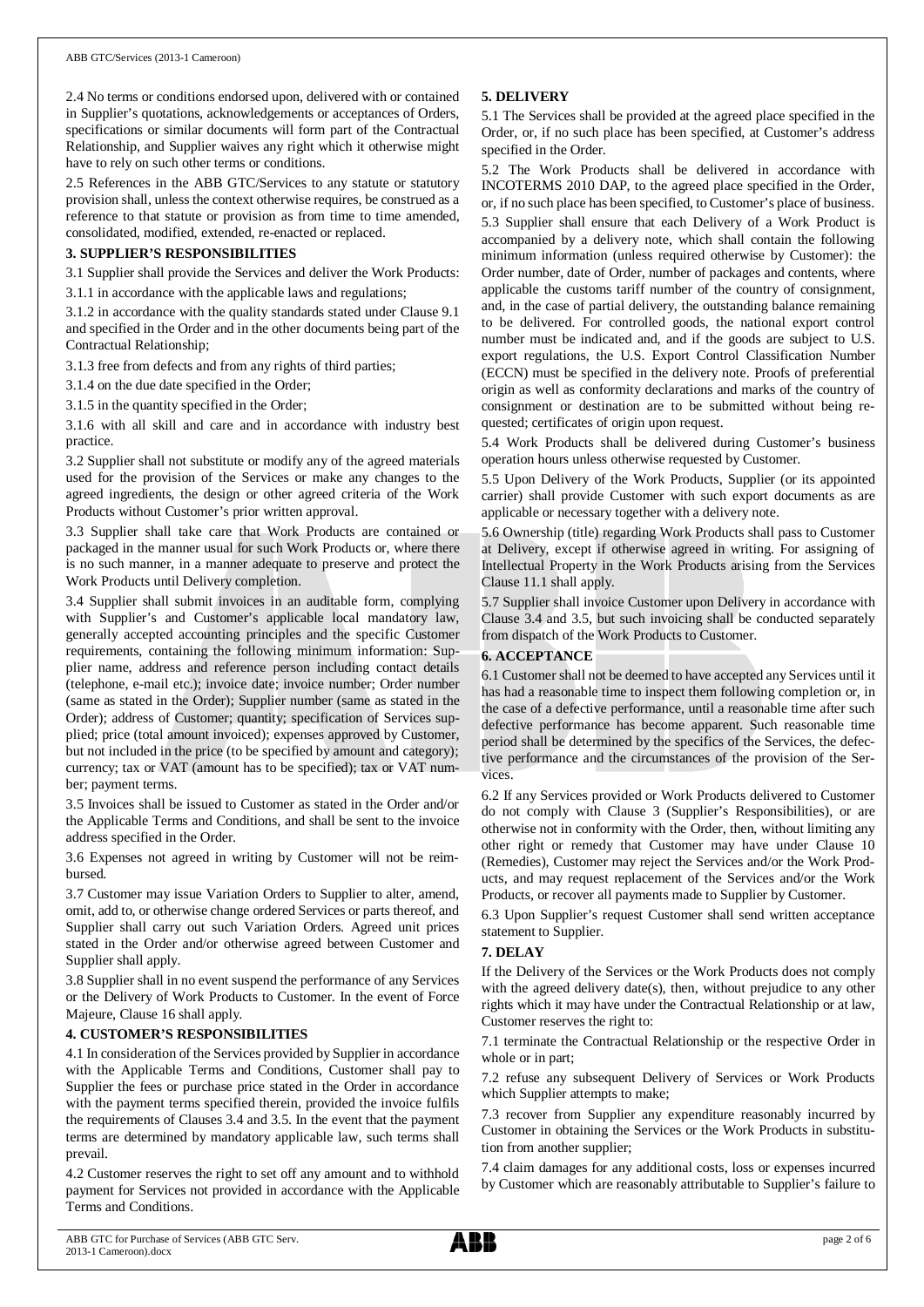provide the Services or to deliver the Work Products on the agreed dates; and

7.5 claim compensation for liquidated damages in addition to the rights provided under Clauses 7.1 to 7.4 if such compensation right is expressly stated in the respective Order.

## **8. INSPECTION**

8.1 Supplier shall allow Customer and/or its authorised representatives to inspect the Services and to test the Work Products, or parts of them at any time prior to the completion of the Services and/or the Work Products.

8.2 Notwithstanding any inspection or test sampling however conducted, Supplier shall remain fully responsible for the Services' compliance with the Order. This applies whether or not Customer has exercised its right of inspection and/or testing and shall not limit Supplier's obligations under the Order. For the avoidance of doubt, inspection of Services or testing of Work Products by Customer and/or its authorised representatives shall in no event exempt Supplier from or limit Supplier's warranties or liability in any way.

## **9. WARRANTY**

9.1 Supplier warrants that the Services (including Work Products):

9.1.1 comply with all agreed specifications, including all specified material, workmanship and the like, documentation and quality requirements, or in absence thereof are performed in accordance with generally accepted practices, procedures and standards of the respective industry and are fit for the purposes for which Services of the same description type would ordinarily be used, and that the results of the Services maintain the functionality and performance as expected by Customer according to Supplier's information, documentation and statements;

9.1.2 are appropriate and fit for any particular purpose expressly or impliedly made known to Supplier in the Order;

9.1.3 are new and unused (in case of Work Products) at the date of Delivery;

9.1.4 are free from defects and rights of third parties;

9.1.5 possess the qualities which Supplier has held out to Customer as a sample, model or otherwise;

9.1.6 comply with Clause 12 (Compliance with Relevant Law).

9.2 The warranty period shall be twenty four (24) months from acceptance of the Services or the Work Products, if no other time period is stated in the Order or otherwise expressly agreed in writing by the Parties.

9.3 In case of non-compliance with the warranty provided under this Clause, Customer shall be entitled to enforce the remedies provided in Clause 10 (Remedies).

## **10. REMEDIES**

10.1 In case of breach of warranty under Clause 9 (Warranty) or if Supplier otherwise fails to comply with any of the Applicable Terms and Conditions, Customer shall give notice in writing to Supplier of such breach of warranty and provide Supplier an opportunity to swiftly remedy it. If no Supplier action to remedy such breach has been taken within forty eight (48) hours of receiving such Customer notification, Customer shall be entitled to any one or more of the following remedies at its own discretion and at Supplier's expense:

10.1.1 to give Supplier another opportunity to carry out any additional work necessary to ensure that the Applicable Terms and Conditions are fulfilled;

10.1.2 to carry out (or to instruct a third party to carry out) any additional work necessary to make the Services comply with the Applicable Terms and Conditions;

10.1.3 to obtain immediate replacement of the defective Services by Services conforming with the Applicable Terms and Conditions without defects;

10.1.4 to refuse to accept any further Services, but without relieving Supplier from its liability for the defective Services;

10.1.5 to claim such damages as may have been sustained by Customer as a result of Supplier's breaches of the Applicable Terms and Conditions, statutory duty or any applicable law;

10.1.6 to claim liquidated damages expressly provided in the Order;

10.1.7 to terminate the Contractual Relationship or the respective Order in accordance with Clause 15.2.

10.2 In the event that Clauses 10.1.1, 10.1.2 or 10.1.3 apply, the entire warranty period of Clause 9.2 shall be restarted.

10.3 The rights and remedies available to Customer and contained in the Applicable Terms and Conditions (including, but not limited to the ABB GTC/Services) are cumulative and are not exclusive of any rights or remedies available at law or in equity.

## **11. INTELLECTUAL PROPERTY**

11.1 Supplier assigns herewith to Customer full ownership rights in and to any Intellectual Property in the Work Products arising from the Services for the full duration of such rights, wherever in the world enforceable. Supplier further agrees to execute, upon Customer's request and at its cost, all further documents and assignments and do all such further things as may be necessary to perfect Customer's ownership title to the Intellectual Property or to register Customer as owner of the Intellectual Property with any registry, including but not limited to governmental registration authorities or private registration organisations.

11.2 The Intellectual Property Rights in any Work Products created by or licensed to Supplier prior to the respective Order or outside of such Order, and any subsequent modifications to the same ("Pre-Existing Works") will remain vested in Supplier or the respective third party owner. To the extent that Pre-Existing Works are embedded in any Work Products delivered by Supplier, Customer and its Affiliates shall have a worldwide, irrevocable, perpetual, transferrable, non-exclusive, royalty-free licence with rights to sublicense to use the Pre-Existing Works as part of such Work Products, including the right to further improve, develop, market, distribute, sub-license, exploit or otherwise use the Work Products containing such Pre-Existing Works. Supplier shall not be prevented or restricted by this ABB GTC/Services from using its own know-how or its Pre-Existing Works in the course of providing the Services.

11.3 In the event that the Services provided and/or Work Products delivered by Supplier infringe any third party Intellectual Property Rights, Supplier shall, notwithstanding anything provided to the contrary or otherwise contained in the Applicable Terms and Conditions (including, but not limited to the ABB GTC/Services), provide IPR Indemnification to Customer. The IPR Indemnification applies whether or not Supplier may have been negligent or at fault and does not limit any further compensation rights of Customer. Supplier's obligation to indemnify Customer as provided under this Clause shall not apply if and to the extent the liability or damage was caused by Customer's own pre-existing Intellectual Property Rights contributed to, or implemented into the Work Products and/or the Services provided by Supplier.

11.4 If any infringement claim is made against Customer, Customer may without prejudice to its rights under Clause 11.3 also request at its discretion and at Supplier's cost that Supplier (i) procures for Customer the right to continue using the Work Products and/or the Services; (ii) modifies the Work Products and/or the provision of the Services so that they cease to be infringing; or (iii) replaces the Work Products and/or the Services so that they become non-infringing.

11.5 In the event Supplier cannot fulfil Customer's above request, Customer shall be entitled to terminate the Contractual Relationship or the respective Order, to reclaim all sums which Customer has paid to Supplier thereunder and to claim compensation in accordance with Clause 11.3 and for any other costs, losses or damages incurred whatsoever.

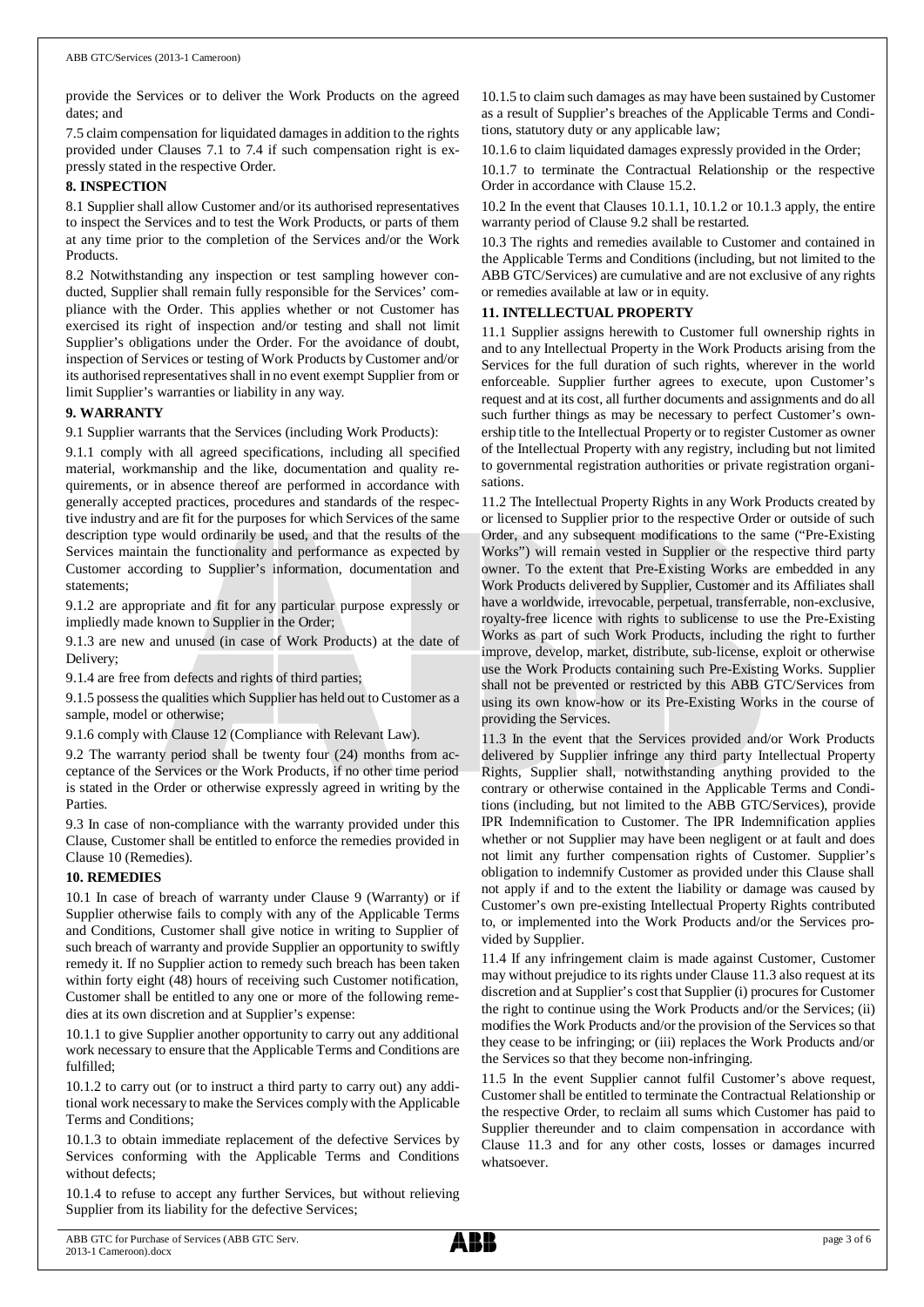## **12. COMPLIANCE WITH RELEVANT LAW**

12.1 The Services covered by the Applicable Terms and Conditions shall be provided by Supplier in compliance with all relevant legislation, regulations, and codes of practice, guidance and other requirements of any relevant government or governmental agency applicable to Supplier. To the extent that such regulations are advisory rather than mandatory, the standard of compliance to be achieved by Supplier shall be in compliance with the generally accepted best practice of the relevant industry.

12.2 Supplier represents and warrants that:

12.2.1 it is knowledgeable with, and is and will remain in full compliance with all applicable export and import laws, regulations, instructions, and policies, including, but not limited to, securing all necessary clearance requirements, export and import licenses and exemptions from, and making all proper filings with appropriate governmental bodies and/or disclosures relating to the provision of services, the release or transfer of goods, technologies, software to non U.S. nationals in the U.S., or outside the U.S., the release or transfer of technology and software having U.S. content or derived from U.S. origin software or technology; and

12.2.2 it is knowledgeable with applicable supply chain security recommendations issued by applicable governments and industry standards organizations and will make best efforts to comply with such recommendations; and

12.2.3 it will, upon Customer's request, promptly provide all information necessary to export and import the Services and/or the Work Products, or any items being part thereof, including, as applicable, the Export Control Classification Numbers (ECCN), and will notify Customer in writing of any changes to the respective information provided by Supplier; and

12.2.4 it will not, unless authorized by applicable government license or regulation, including but not limited to any U.S. authorization, directly or indirectly export or re-export, at any time, any technical information, technology, software, or other commodity furnished or developed under the Contractual Relationship, or any other agreement between the Parties, or any other product that is developed or produced from or using Customer's technical information, technology, software, or other commodity provided under the Contractual Relationship to any prohibited country (including release of such technical information, technology, software, or other commodity to nationals, wherever they may be located, of any prohibited country) as specified in applicable export, embargo and sanctions regulations.

12.3 Each Party warrants that it will not, directly or indirectly, and that it has no knowledge that the other Party or any third parties will, directly or indirectly, make any payment, gift or other commitment to its customers, to government officials or to agents, directors and employees of a Party, or any third party in a manner contrary to applicable laws (including but not limited to the U. S. Foreign Corrupt Practices Act and, where applicable, legislation enacted by member states and signatories implementing the OECD (Convention Combating Bribery of Foreign Officials), and shall comply with all relevant laws, regulations, ordinances and rules regarding bribery and corruption. Nothing in this ABB GTC/Services shall render either Party or any of its Affiliates liable to reimburse the other for any such consideration given or promised.

12.4 Either Party's material violation of any of the obligations contained in this Clause 12 (Compliance with Relevant Law) may be considered by the other Party to be a material breach of the respective Contractual Relationship between the Parties, and shall entitle such Party to terminate the Contractual Relationship with immediate effect and without prejudice to any further right or remedies under such Contractual Relationship or applicable law.

12.5 Notwithstanding anything to the contrary stated in any Applicable Terms and Conditions, Supplier shall, without any limitations, indemnify and hold harmless Customer from and against any claim, proceeding, action, fine, loss, cost and damages arising out of or

relating to any such violation of the above mentioned obligations, the termination of the respective Contractual Relationship, and any noncompliance with export control regulations, and Supplier shall compensate Customer for all losses and expenses whatsoever resulting therefrom.

12.6 Accepting an Order to which this ABB GTC/Services applies, Supplier herewith acknowledges and confirms that it has been provided information on how to access ABB's Code of Conduct and ABB's Supplier Code of Conduct online (Web portal: [www.abb.com](http://www.abb.com/) – Integrity – Code of Conduct). Supplier agrees to perform its contractual obligations under the Applicable Terms and Conditions and the respective Contractual Relationship with substantially similar standards of ethical behaviour as stated in the above mentioned ABB Codes of Conduct.

12.7 Supplier and its sub-contractors must comply with the ABB Lists of Prohibited and Restricted Substances and all other employment, safety, health, environmental and quality requirements made available under [www.abb.com](http://www.abb.com/) – Supplying to ABB – Doing Business with ABB or otherwise and shall provide Customer with respective documents, certificates and statements if requested.

## **13. CONFIDENTIALITY AND DATA PROTECTION**

## 13.1 Supplier shall:

13.1.1 Keep in strict confidence all technical or commercial information, specifications, inventions, processes or initiatives of Customer and any other information concerning Customer's business or its products and/or its technologies which have been disclosed to Supplier by Customer or its agents or which Supplier obtains in connection with the Services. Supplier shall restrict disclosure of such confidential material to such of its employees, agents or sub-contractors as are required to know the same for the purpose of the provision of the Services to Customer. Supplier shall ensure that such employees, agents, sub-contractors or other third parties are subject to and comply with the same obligations of confidentiality as applicable to Supplier and shall be liable for any unauthorized disclosures;

13.1.2 Apply reasonable safeguards against the unauthorised disclosure of Customer's confidential and proprietary information and protect confidential information in accordance with the generally accepted standards of protection in the related industry, or in the same manner and to the same degree that it protects its own confidential and proprietary information – whichever standard is the higher. Supplier may disclose confidential information to "Permitted Additional Recipients" (which means Supplier's authorised representatives, including auditors, counsels, consultants and advisors) provided always that such Permitted Additional Recipients sign with Supplier a confidentiality agreement with terminology substantially similar hereto or where applicable, are required to comply with codes of professional conduct ensuring confidentiality of such information;

13.1.3 Take all necessary steps to ensure that Customer's data or information which come into its possession or control in the course of delivering the Services are protected. In particular Supplier shall not (i) use Customer's data or information for any other purposes than for delivering the Services, or (ii) reproduce the data or information in whole or in part in any form except as may be required by the Applicable Terms and Conditions, or (iii) disclose Customer's data or information to any third party not authorised by Customer in writing to receive it;

13.1.4 Install and update at its own costs required adequate virus protection software and operating system security patches for all computers and software utilized in connection with delivering the Services and shall provide updates to Customer if so requested by Customer.

13.2 Supplier agrees that Customer shall be allowed to provide any information received from Supplier to any of its Affiliates.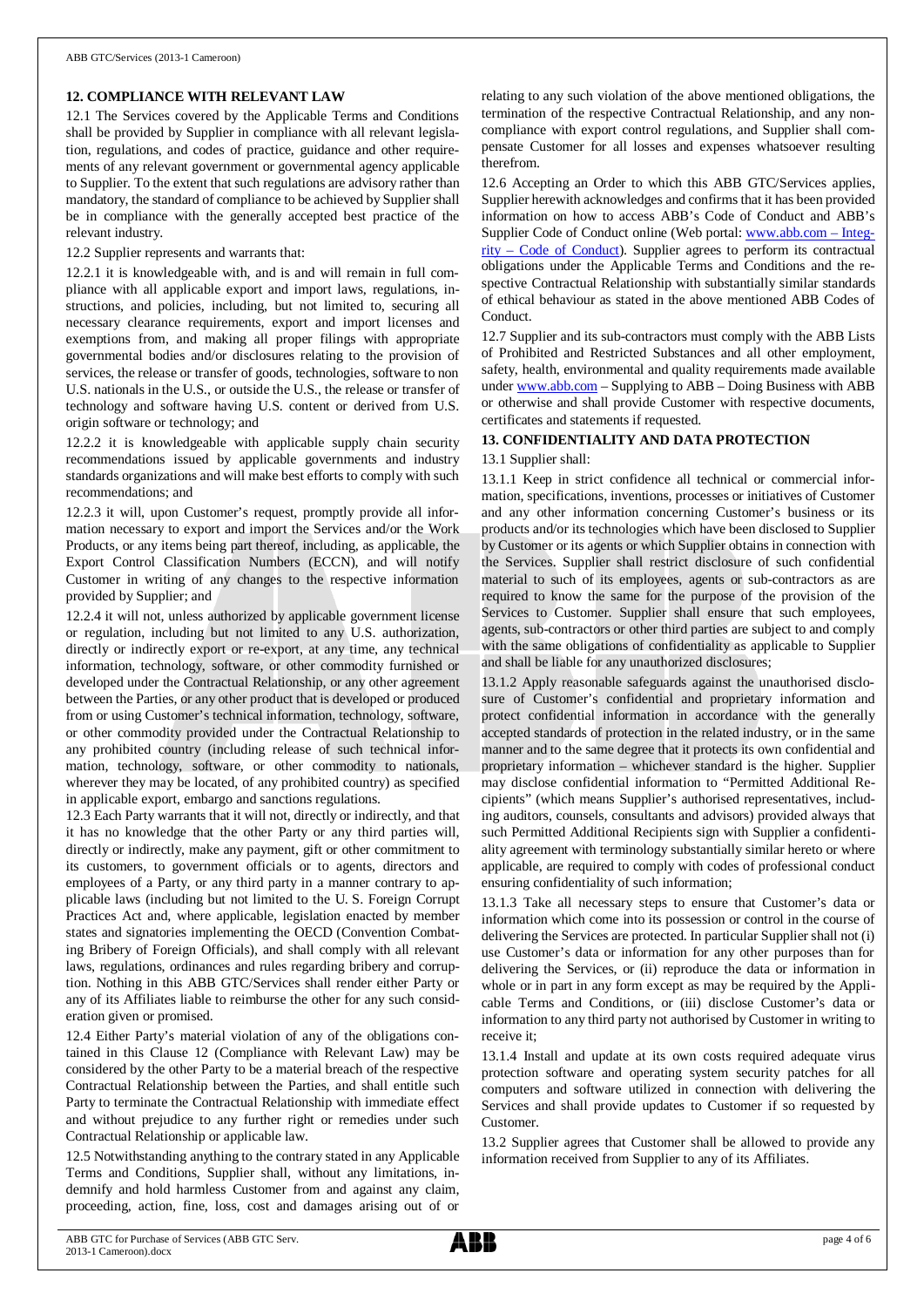## 13.3 Supplier represents and warrants that:

13.3.1 it will not use, disclose, or transfer across borders any personal data that is processed for Customer, except to the extent necessary to perform under the respective Contractual Relationship, however, in any event in compliance with applicable data privacy laws; and

13.3.2 it will comply with all applicable data privacy laws and regulations, will implement and maintain appropriate technical and organizational measures and other protections for personal data (including, without limitations, not loading any personal data provided to Supplier on (a) any laptop computer or (b) any portable storage media that can be removed from Supplier's premises unless, in each case, (i) such data has been encrypted and (ii) such data is loaded onto portable storage media solely for the purpose of moving such data to off-site storage). Further, it will report to Customer any breaches of personal data security immediately, after discovery thereof if the personal data was, or could be, accessed, used or acquired by an unauthorized person or compromised in any way and will cooperate fully with Customer in investigating any such breaches or compromises, and will comply with all instructions or other requirements provided or issued by Customer from time to time relating to personal data.

13.4 Supplier agrees to notify Customer immediately if it becomes aware of any disclosure or breach of the obligations in this Clause 13. At the request of Customer, Supplier shall take all such measures as are necessary to prevent further disclosure.

13.5 The provisions of this Clause 13 shall not apply to:

13.5.1 Any information which is in the public domain at the date of the Contractual Relationship or which subsequently comes into the public domain other than by breach of these confidentiality provisions or other confidentiality agreement;

13.5.2 Any information already in the possession of Supplier at the date of the Contractual Relationship, other than under an obligation of confidentiality;

13.5.3 Any information obtained without obligation of confidence from a third party not in breach of a confidentiality agreement with Customer concerning the information obtained.

13.6 The Parties shall provide any notices, confirmations and documents required under applicable mandatory data privacy laws.

#### **14. LIABILITY AND INDEMNITY**

14.1 Without prejudice to applicable mandatory law, Supplier shall compensate/indemnify Customer for all damages and losses in connection with the Services whether or not Supplier may have been negligent or at fault (i) for Supplier's breaches of the Applicable Terms and Conditions , and (ii) for any claim, except for IPR Indemnification for which Clause 11 (Intellectual Property Right Infringements) exclusively applies, made by a third party (including employees of Supplier) against Customer in connection with the Services and to the extent that the respective liability, loss, damage, injury, cost or expense was caused by, relates to or arises from the Services delivered by Supplier and/or its sub-contractors. Upon Customer's request Supplier shall defend Customer against any third party claims arising out of or in connection with the Services.

14.2 Supplier shall be responsible for the control and management of all of its employees, its suppliers and/or its sub-contractors, and it shall be responsible for the acts, omissions, negligence or obligations of any of its employees, suppliers and/or sub-contractors, its agents, servants or workmen as fully as if they were the acts, omissions, negligence or obligations of Supplier.

14.3 The provisions of this Clause 14 (Liability and Indemnity) shall survive any performance, acceptance or payment pursuant to this ABB GTC/Services and shall extend to any substituted or replacement Services delivered by Supplier to Customer.

14.4 Unless otherwise expressly stated in the respective Order, Supplier shall maintain in force, and upon request provide evidence of, adequate general liability insurance, statutory worker's compensation/employer's liability insurance and where applicable goods transit

insurance with reputable and financially sound insurers. Nothing contained in this Clause 14 (Liability and Indemnity) shall relieve Supplier from any of its contractual or other legal liabilities. The insured amount cannot be considered nor construed as limitation of liability.

14.5 Customer reserves the right to set off any claims under the Order against any amounts owed to Supplier.

## **15. TERM AND TERMINATION**

15.1 The Contractual Relationship between the Parties or an Order placed under the ABB GTC/Services may be terminated for convenience in whole or in part by Customer upon giving Supplier thirty (30) calendar days written notice, unless otherwise expressly stated in the relevant Order. In such event Customer shall pay to Supplier the value of the already performed Services and proven direct costs reasonably incurred by Supplier for the unperformed Services, however in no event more than the agreed purchase price for the Services under the respective Order. No further compensation shall be due to Supplier. Compensation for any expenditures and materials made with regard to the unperformed Services shall be expressly excluded.

15.2 In the event of Supplier's breach of the Applicable Terms and Conditions, such as e. g. a breach of warranty, Customer shall be entitled to terminate the respective Contractual Relationship or an Order placed under the ABB GTC/Services if Supplier fails to take adequate and timely actions to remedy a breach as requested by Customer in accordance with Clause 10 (Remedies). In such event, Customer shall have no obligation to compensate Supplier for the already performed Services and Supplier shall be obliged to pay back to Customer any remuneration received from Customer for the performed **Services** 

15.3 Customer shall have the right to terminate the Order and/or Contractual Relationship with immediate effect forthwith by notice in writing to Supplier in the event that an interim order is applied for or made, or a voluntary arrangement approved, or a petition for a bankruptcy order is presented or a bankruptcy order is made against Supplier or any circumstances arise which entitle the court or a creditor to appoint a receiver, administrative receiver or administrator or to present a winding-up petition or make a winding-up order or other similar or equivalent action is taken against or by Supplier by reason of its insolvency or in consequence of debt.

15.4 Upon termination Supplier shall immediately and at Supplier's expense safely return to Customer all respective Customer property (including any documentation, data, and applicable Intellectual Property) and Customer information then in Supplier's possession or under Supplier's control and provide Customer with the complete information and documentation about the already performed Services.

## **16. FORCE MAJEURE**

16.1 Neither Party shall be liable for any delay in performing or for failure to perform its obligations under a respective Order if the delay or failure results from an event of "Force Majeure". For clarification, Force Majeure means an event that was not foreseeable by the affected Party at the time of execution of the respective Order, is unavoidable and outside the control of the affected Party, and for which the affected Party is not responsible, provided such event prevents the affected Party from performing the obligations under the respective Order despite all reasonable efforts, and the affected Party provides notice to the other Party within five (5) calendar days from occurrence of the respective event of Force Majeure.

16.2 If an event of Force Majeure occurs which exceeds thirty (30) calendar days either Party shall have the right to terminate the relevant Order forthwith by written notice to the other Party without liability to the other Party. Each Party shall use its reasonable endeavours to minimise the effects of any event of Force Majeure.